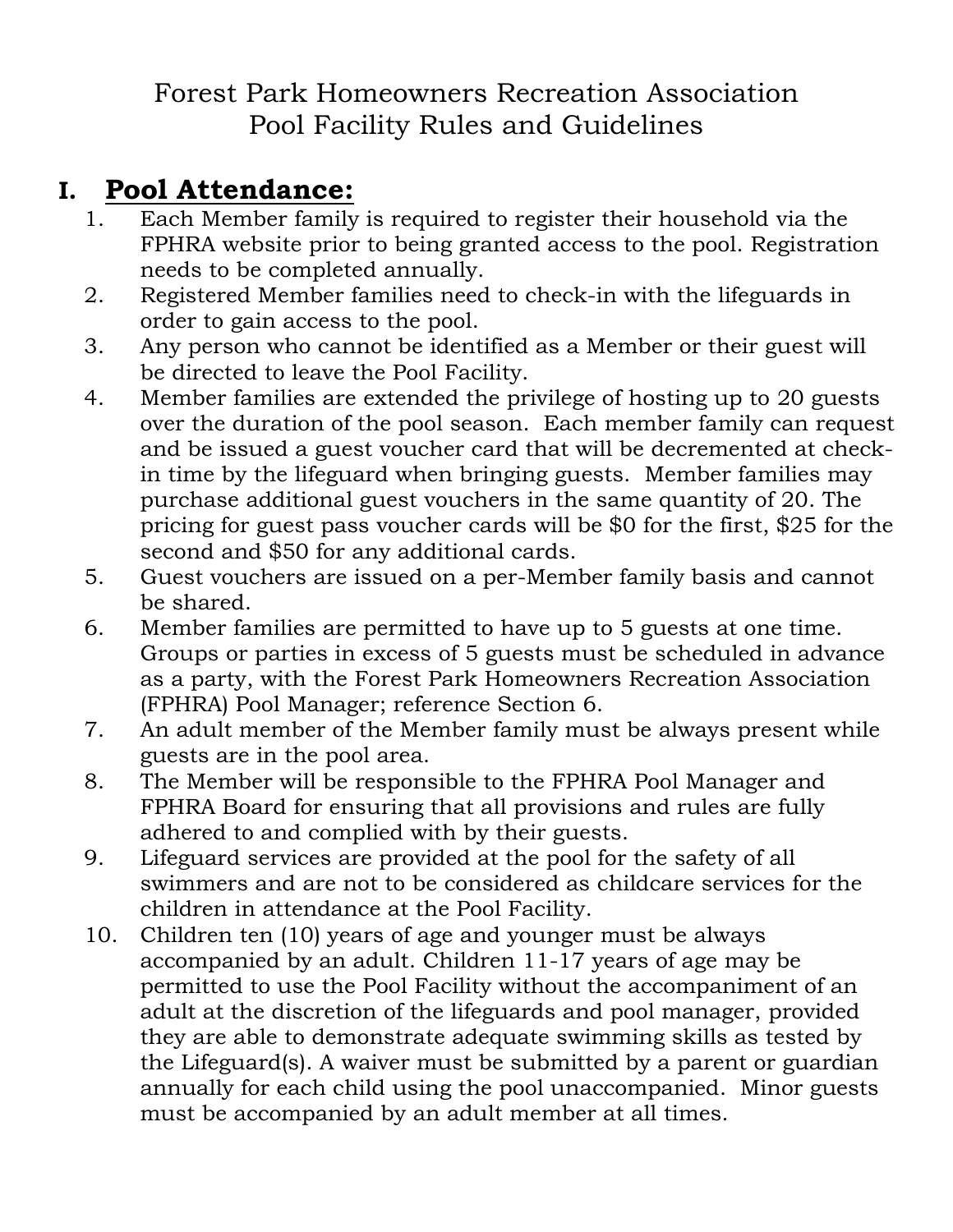### II. **Pool Hours and Operations**

- 1. Normal Pool Hours are from 11 AM to 8PM commencing on the Saturday before the annual Memorial Day Holiday and concluding on the following Labor Day Holiday. Exceptions to these times will be posted at the Pool Facility and on the Forest Park website.
- 2. All members and guests must exit the premises promptly at closing.
- 3. ALL unauthorized persons found within the Pool Facility premises during non-Pool (non-business) Hours will be reported to the local law enforcement agency(s) and WILL BE PROSECUTED to the fullest extent permissible by law.
- 4. The pool may be temporarily closed at the discretion of the FPHRA Pool Manager and/or Lifeguards for any of the following reasons: a) Inclement weather b) Threats to health or safety c) Other dangerous conditions d) The deep end may be closed for poor visibility e) Private events pre-approved by FPHRA Board.
- 5. The pool may be temporarily closed at specified time periods for swim team practices and swim meet events. These scheduled time periods will be posted at the Pool Facility.
- 6. The entry gate shall not be propped open, or the latch bypassed for any reason other than emergencies.
- 7. The Pool Facility telephone is provided for the use of the Pool Staff only and/or emergencies.
- 8. Food, drinks, cooking, and eating are permitted in the designated and grass turf areas only.
- 9. Proper swimming attire (no cut-offs) must be worn in the pool.
- 10. Infant children clothed only in diapers are not permitted to enter the swimming the pool. Infant children must always wear appropriate diaper (shielding) swimwear.
- 11. Whistles are utilized by the Pool Staff for the safe direction and operation of the Pool Facility. The use of whistles in the Pool Facility by others is prohibited.
- 12. Priority use of the lap lane is given to those Members wishing to swim laps. Courtesy to stay clear of this lane should be extended to the lap swimmer during this activity.
- 13. The pool may be used by Members, Pool Staff, and/or swim team coaches for instructional lesson and swim meet purposes.
- 14. No smoking, or the use of electronic cigarettes of any kind, is allowed in the pool area.
- 15. Morning lap swim hours (ie no lifeguards present) are made available to members subject to agreement with the Pool Manager. See Attachment 2.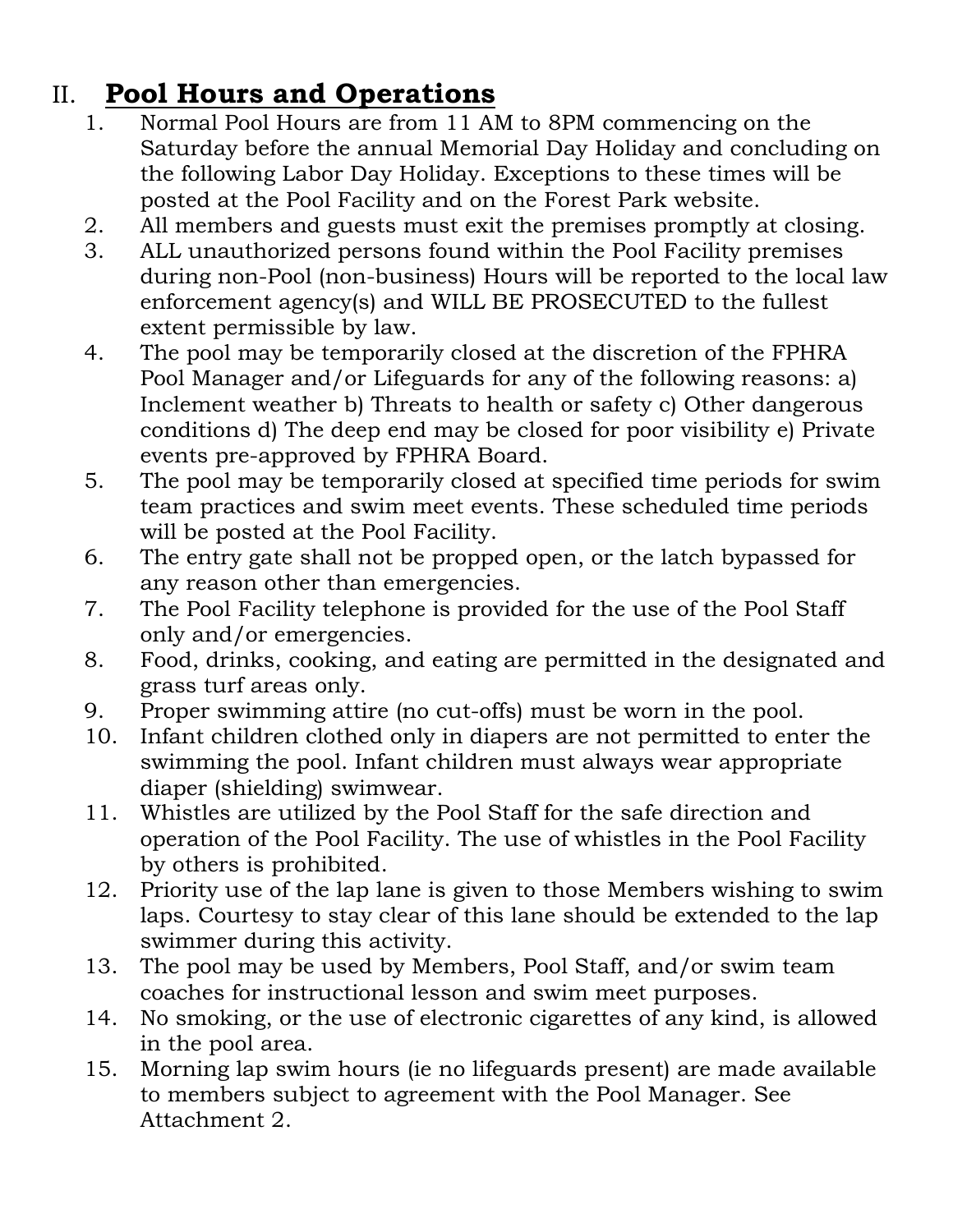# **III. Safety:**

- 1. Obey the FPHRA Pool Manager and Pool Staff at all times.
- 2. The Pool Staff, at its discretion, may direct anyone for any reason to leave the Pool Facility premises. Failure to comply with the direction of the Pool Staff will be brought to the attention of FPHRA Pool Manager, FPHRA Board, and/or local law enforcement agency(s)for action. Anyone who has been directed to leave the Pool Facility area for disciplinary reasons is prohibited from entering the Pool Facility premises for a minimum of 24hours from the time of expulsion and/or infraction.
- 3. A mandatory 15-minute rest period will be called for swimmers at 45 minutes past the hour, every hour. Adults (age 18 and older) ONLY are permitted to swim during this period.
- 4. Only one person is permitted on the diving board at any one time. Swim to the side of the pool (not underwater) after going off the board. Hanging from the diving board and lane ropes is prohibited.
- 5. Pets of any kind are strictly prohibited within the fenced Pool Facility area.
- 6. Smoking of tobacco or the use of electronic cigarettes of any kind are strictly prohibited within the fenced Pool Facility area.
- 7. No recreational or medical marijuana may be brought onto or consumed on Pool Premises.
- 8. Persons with skin abrasions, skin infections, or respiratory illnesses may be refused admission in the pool.
- 9. Dangerous or potentially injurious behavior in the Pool Facility area is prohibited.
- 10. Items such as rafts, balls, inflatable tubes, toys, masks, fins, and snorkels are permitted in the pool at the discretion of the Pool Staff or FPHRA Pool Manager. Flotation devices are not permitted in the deep end of the pool.
- 11. Items such as skateboards, roller skates, in-line skates, bikes, etc., are NOT permitted to be used within the fenced Pool Facility area.
- 12. Glass objects or containers, (except eyeglasses) are prohibited at the Pool Facility.
- 13. The use of foul or abusive language is not acceptable and will not be tolerated.
- 14. Abusive, lewd, or intoxicated behavior is not allowed.
- 15. Excessively loud radios, audio equipment, etc. are not permitted in the Pool Facility area. The FPHRA Pool Manager and/or Pool Staff, at its discretion will be the sole authority and arbitrator in the determination of Excessively loud.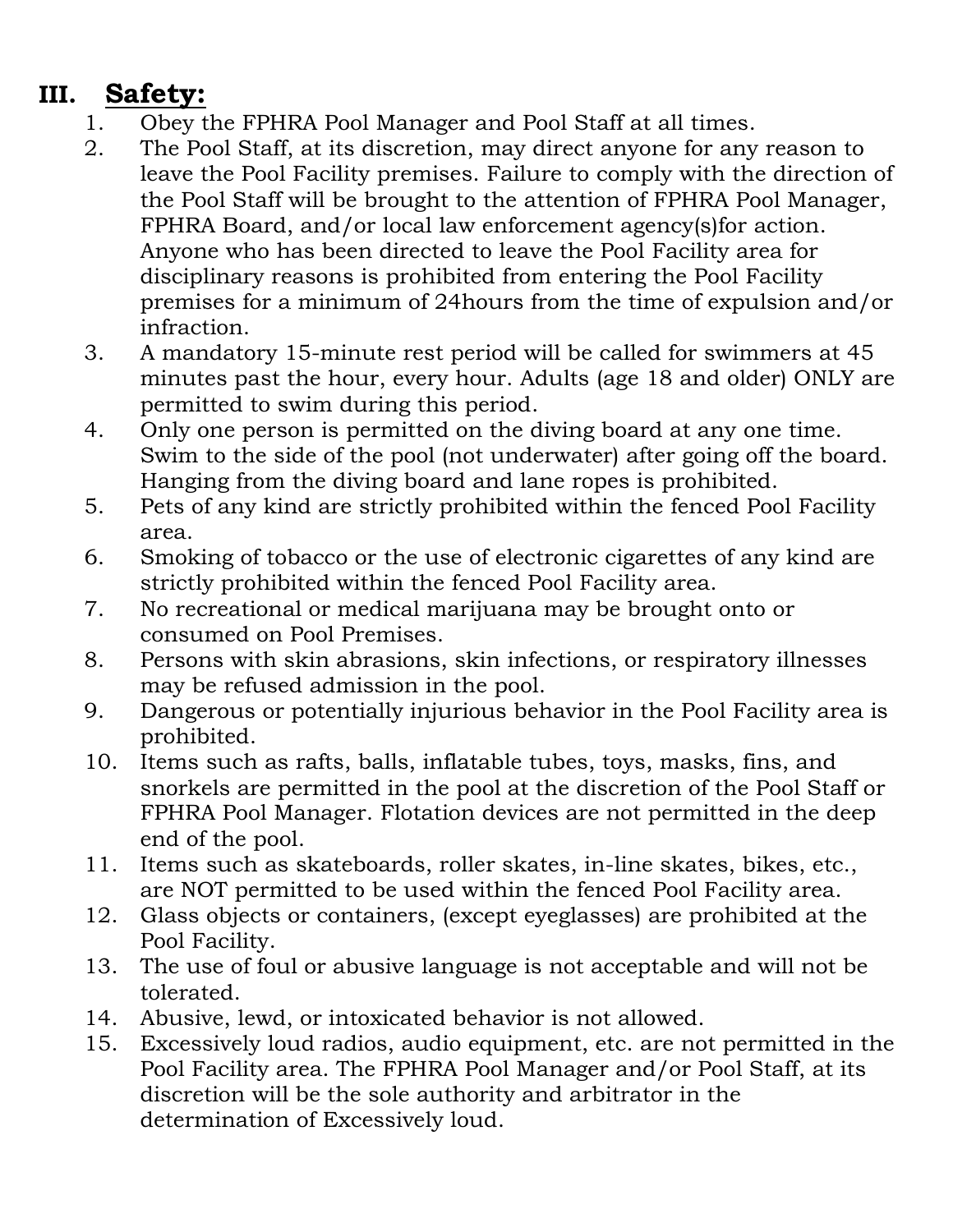### **IV. Miscellaneous Regulations**

- 1. The FPHRA is not responsible for loss or damage. Any and all costs associated with the repair and/or replacement of FPHRA property which is damaged due to the actions of a Member, or a Member's guest is the responsibility of the Member.
- 2. All accidents and/or incidents which result in an injury must be reported to the Pool Staff and FPHRA Pool Manager.
- 3. All complaints are to be submitted in writing to the FPHRA Pool Manager or FPHRA Board.
- 4. ALL unauthorized persons found within the Pool Facility premises during non-Pool(non-business) Hours will be reported to the local law enforcement agency(s) and WILL BE PROSECUTED to the fullest extent permissible by law.

## **V. Parking Area Rules**

- 1. All cars are to proceed slowly and carefully on the street adjacent to the Pool Facility and within the designated Pool Facility parking area.
- 2. Bicycles are to be parked in the bicycle racks.
- 3. Trash or debris shall not be stored or deposited on the Pool Facility premises or parking area.
- 4. The parking area is a part of the Pool Facility premises and the property of FPHRA. The FPHRA Pool Manager and Pool Staff have the same authority over this area as the fenced pool grounds area.
- 5. The parking area is for use by the Pool Staff and Members using the Pool Facility and adjacent tennis courts during normal operating hours.
- 6. At the discretion of the FPHRA Board, any vehicles parked in the parking area outside of Pool Hours and between Labor Day and Memorial Day (i.e.winter) is prohibited without express written permission from the FPHRA Board. Any written permission for parking must be renewed annually.